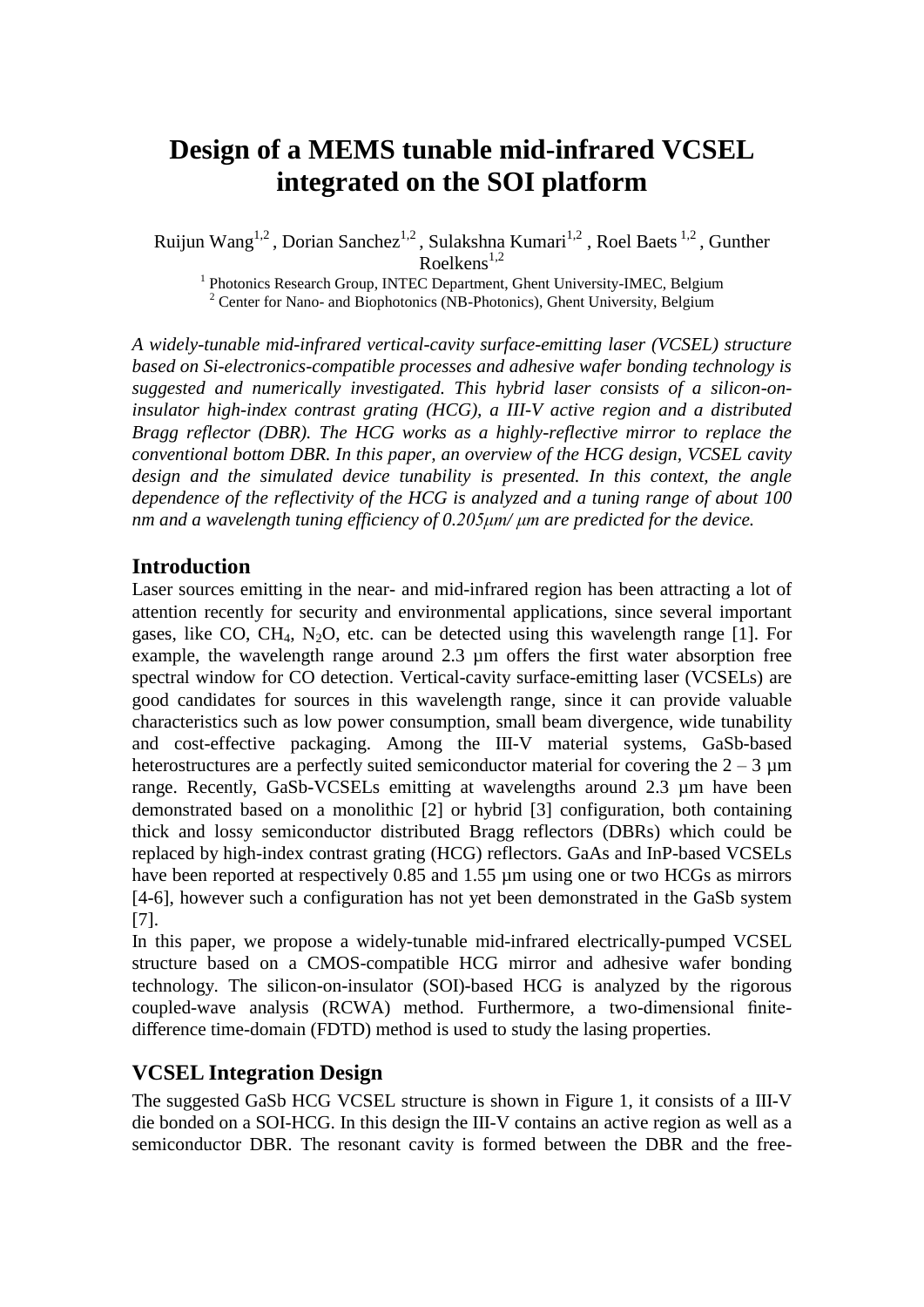standing HCG. The fabrication of the designed SOI-HCG structures is based on a CMOS compatible process: 193 nm deep UV lithography is used to pattern SOI with a 220 nm thick silicon layer. Then the SOI die is etched in buffered HF solution to fabricate freestanding HCG. The integration of the III-V die on the freestanding HCG is realized by adhesive bonding using an ultra-thin Benzocyclobutene (DVS-BCB) layer as an adhesive bonding agent. After bonding, the GaSb substrate is removed and the VCSEL is processed. Specifically, good electro-optical confinement is achieved by selectively etching the 20 nm-thin InAsSb layer of the tunnel junction [8]. The VCSEL is then electrically contacted and the HCG can be electro-statically actuated using the intra-cavity contacts.



Figure 1: Schematic drawing of the tunable GaSb VCSEL integrated on SOI.

# **HCG Design**

The SOI-HCG mirror structure is composed of a 220 nm thick sub-wavelength grating mirror on top of a silicon substrate as shown in Figure 2(a). Because some parameters such as the silicon layer thickness (220nm) and buried oxide thickness (2  $\mu$ m) are fixed by the standard SOI technology, by playing with the grating period and duty cycle we can change the optical properties of the grating [9]. Figure 2(b) shows the reflectivity spectra simulated by the RCWA method of a SOI-HCG and typical 20-pair semiconductor DBR made of GaSb/AlAsSb. The HCG parameters used in this simulation are: period  $= 1.5 \mu m$ , duty cycle  $= 50\%$ , the refractive index of the silicon is 3.48, air is 1 and the incident angle  $\alpha$  is zero degree. No losses are considered in this simulation. Both the HCG and DBR exhibit high reflection in the range around  $2.3 \mu m$ . For the HCG, a very broadband mirror with reflectivity >99% is obtained over the range 2.25  $\mu$ m-2.38  $\mu$ m as shown in the inset image of Figure 2(b). From this simulation it is clear that the HCG has a strong polarization dependence.



Figure 2: (a) Schematic drawing of the SOI-HCG structure, (b) reflectivity spectra of the SOI-HCG and the 20-pair GaSb-AlAsSb DBR.

Numerical simulations based on RCWA method were carried out to study the fabrication tolerance of different parameters in the HCG structure. The contour plot in Figure 3(a) shows the reflectivity of the HCG as a function of the period and duty-cycle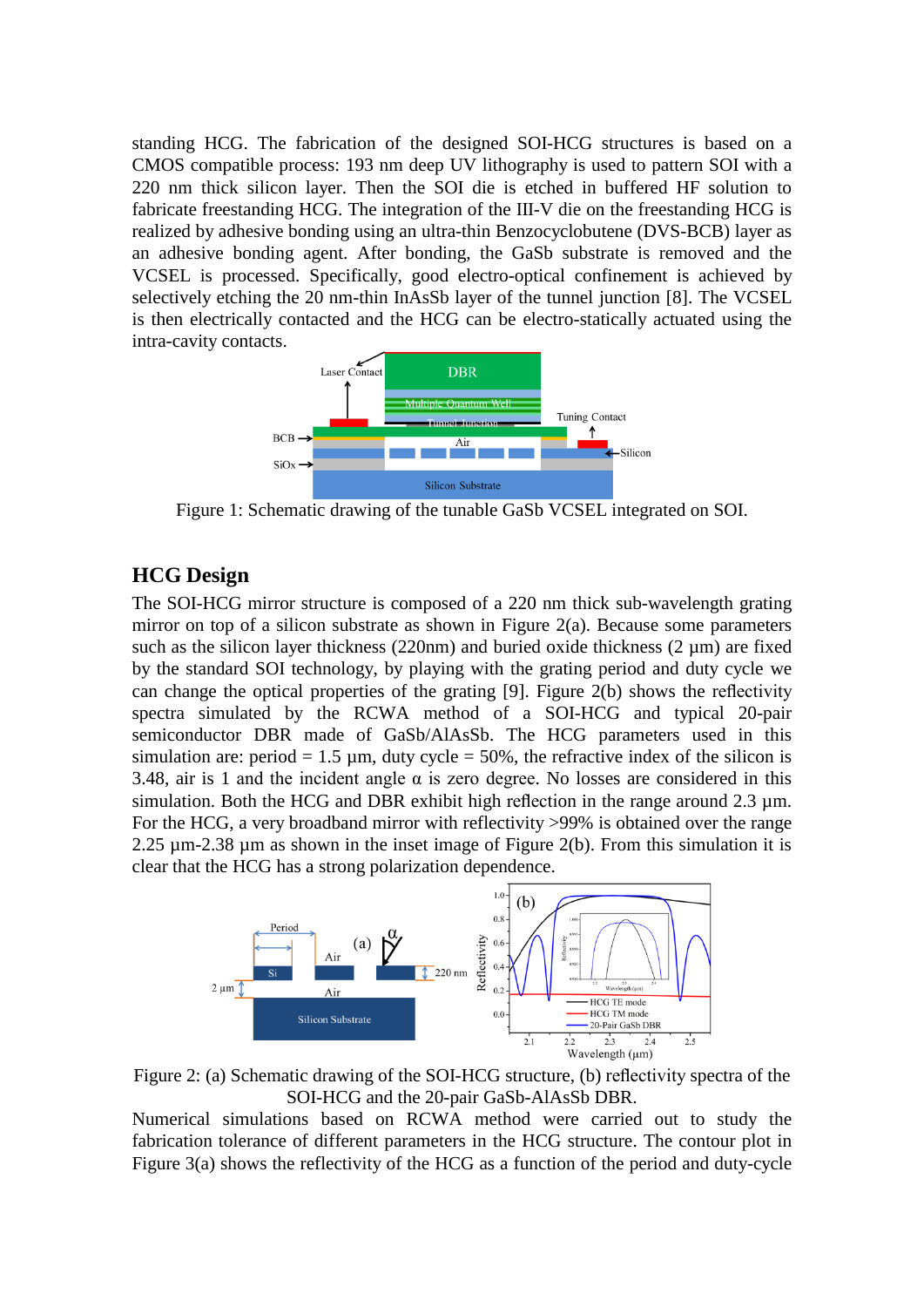for a fixed wavelength of 2.3 µm. We can see the duty cycle has around 30% fabrication tolerance while still keeping 99% reflectivity. Because the beam profile in VCSELs usually carries high incident angle components that are defined by the optical aperture, the design of the HCG dimensions should also consider the angle dependence of the reflectivity. As shown in Figure 3(b), the reflectivity and its incident angle dependence are plotted for varying duty cycles at a fixed HCG-period of 1.5 µm. The regions between DC= 25-30% and 50-55% shows a better angular dependence and a higher reflectivity (>99.9%) than the region around DC=40%. Since the high-order modes in a VCSEL have an angle divergence larger than 10°, HCGs are particularly interesting to enhance single-mode emission of VCSELs [4].



Figure 3: (a) RCWA simulated SOI-HCG reflectivity as a function of grating period and duty cycle for fixed  $\lambda = 2.3 \mu m$ , (b) contour plot of reflectivity versus duty cycle and incident angle.

## **Simulated Lasing Properties**

The quality factor and the field distribution of the laser mode were investigated using the FDTD method. In this simulation, a Gaussian pulse is used to excite the cavity mode. The FDTD simulated resonant spectra shown in Figure 4(a) indicate a cavity resonance at 2.31 µm, and the estimated quality factor of this cavity mode is about 1600. The mode profile of this laser structure, shown in Figure 4(b), clearly shows that a strong vertical resonance occurs between the bottom HCG and top DBR.



Figure 4: (a) FDTD simulated resonant spectra of the HCG GaSb VCSEL, (b) field profile of the resonant mode of the structure.

The vertical displacement of the HCG can change the optical cavity length, thus results in a change in the lasing wavelength [6]. So we can electro-statically actuate the HCG to tune the VCSEL emission wavelength. In order to increase the tuning efficiency, we can deposit a 200 nm SiNx antiflection layer (AR) layer on the n-GaSb layer. Figure 5 shows the resonant spectra and quality factor of the tunable VCSEL with AR layer as a function of the displacement of the HCG: by displacing the HCG 500nm, a wavelength